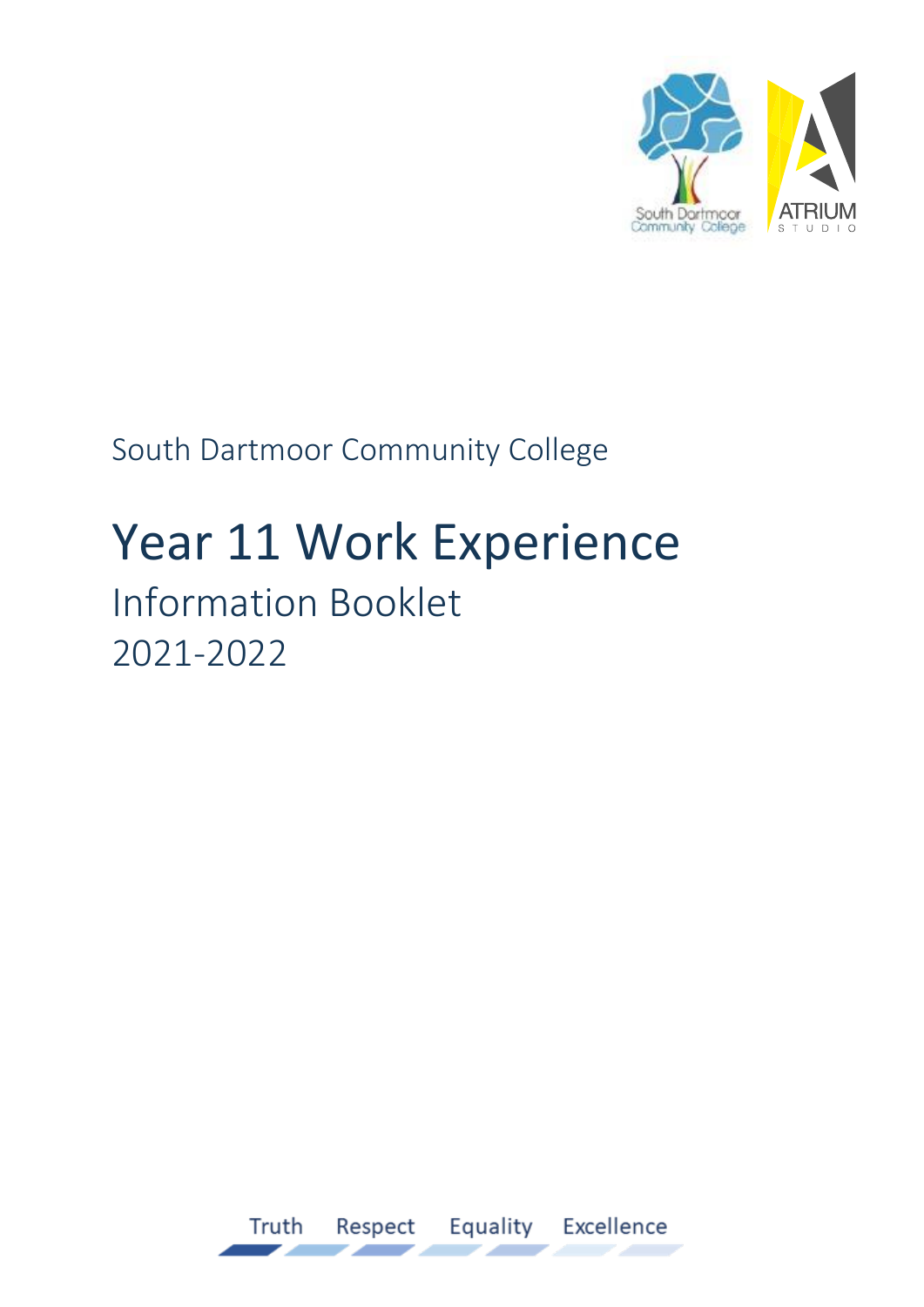#### **Introduction**

Work Experience is the largest part of your careers programme in college. It is important; giving you a chance to experience the world of work, the opportunity to develop new skills, consider your future career choice and raise aspirations.

The deadline for the return of the parent/carer consent form and placement information to careers is **Monday 1 November 2021.** Deadlines cannot be extended.

Students who do not find a work experience placement will attend timetabled lessons and will complete work set by individual departments.

Below are some quotes from employers for students who have been on work experience previously:

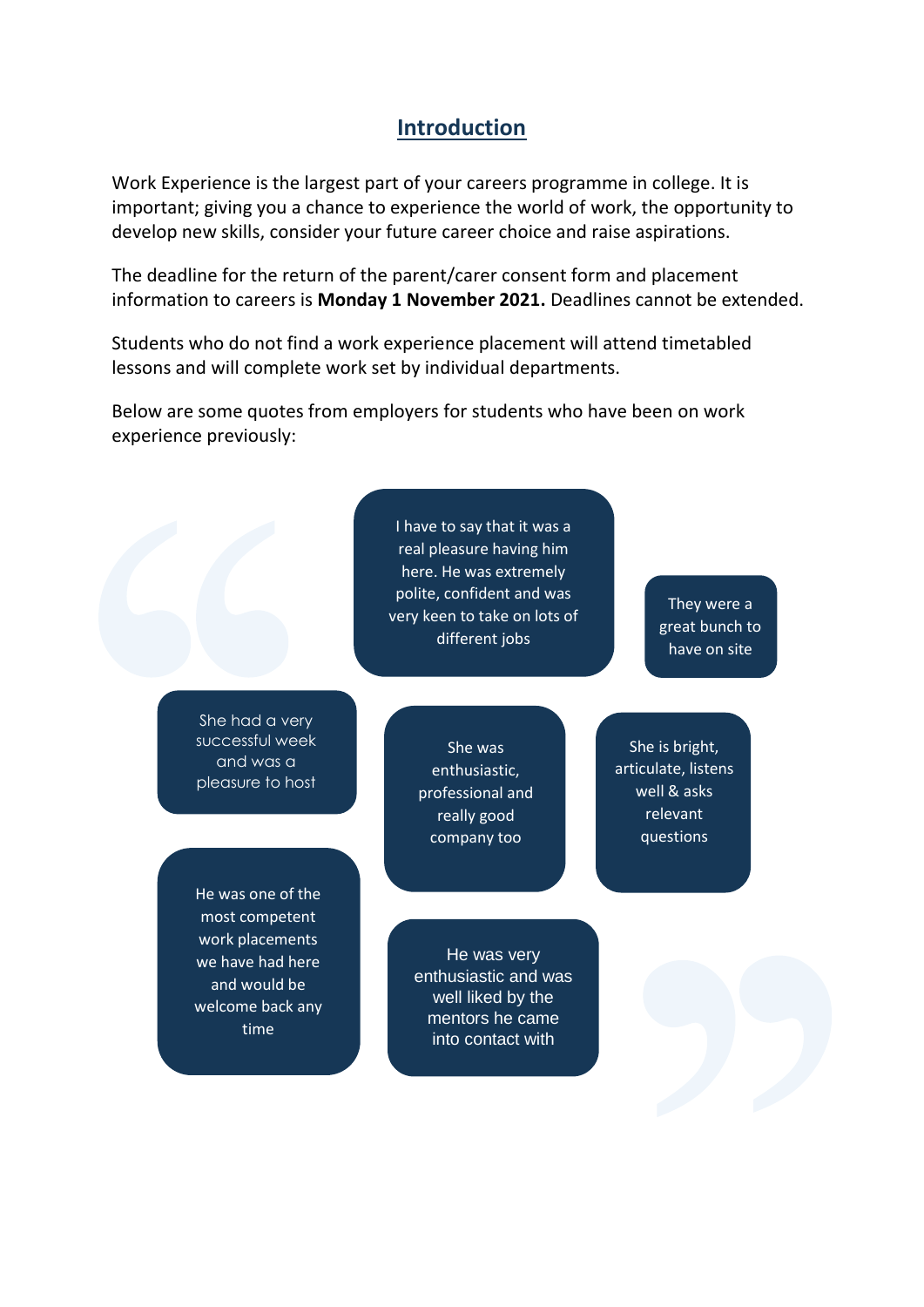## **Finding a placement**

#### **You are expected to find your own work experience placement**

You should start to contact employers now as placements fill quickly, especially the popular choices such as NHS, Veterinary etc.

Ask your parents or family to contact local companies or businesses (you cannot work in their own business or alongside them, but they may have contacts).

Whoever you decide to approach it is better if you make initial contact, this shows the employer that you can be independent, shows you have initiative and have an interest in the workplace.

You can make the application in person, by writing to them, sending an email or by telephoning. If you write please remember to give a reply address and include why you would like to work at their company or place of work. Please see below an example letter and email.

If you telephone or approach an employer in person, you will need to follow up with a confirmation email as soon as possible, employers are generally very busy and do not always remember calls or visits!

You will need to consider how you are going to get to the placement. There is no point arranging to go somewhere and then realising you cannot get there. If you are relying on a lift please make sure you have a back-up plan in case they cannot take you one day – consider whether you would you be able to get there by foot, bike, bus or train.

Placements take time to find and for all the necessary paperwork to be completed and returned but if you start early you are more likely to get the placement you want. Don't get disheartened if you are turned down, just try again.

If you get really stuck, we (in careers) have a list of employers we have used in the past. They are not guaranteed places but it may be worth you contacting them to ask.

When you have arranged a placement with an employer you **must** let the careers office know, we will need the employer's contact details, including an email address. Once we have the details we will arrange for a Health and Safety Check to take place; this is being carried out by an external agency. When we have these checks completed you will be sent a copy as confirmation that you are able to attend the placement. Deadline for employer details is **Monday 1 November 2021.**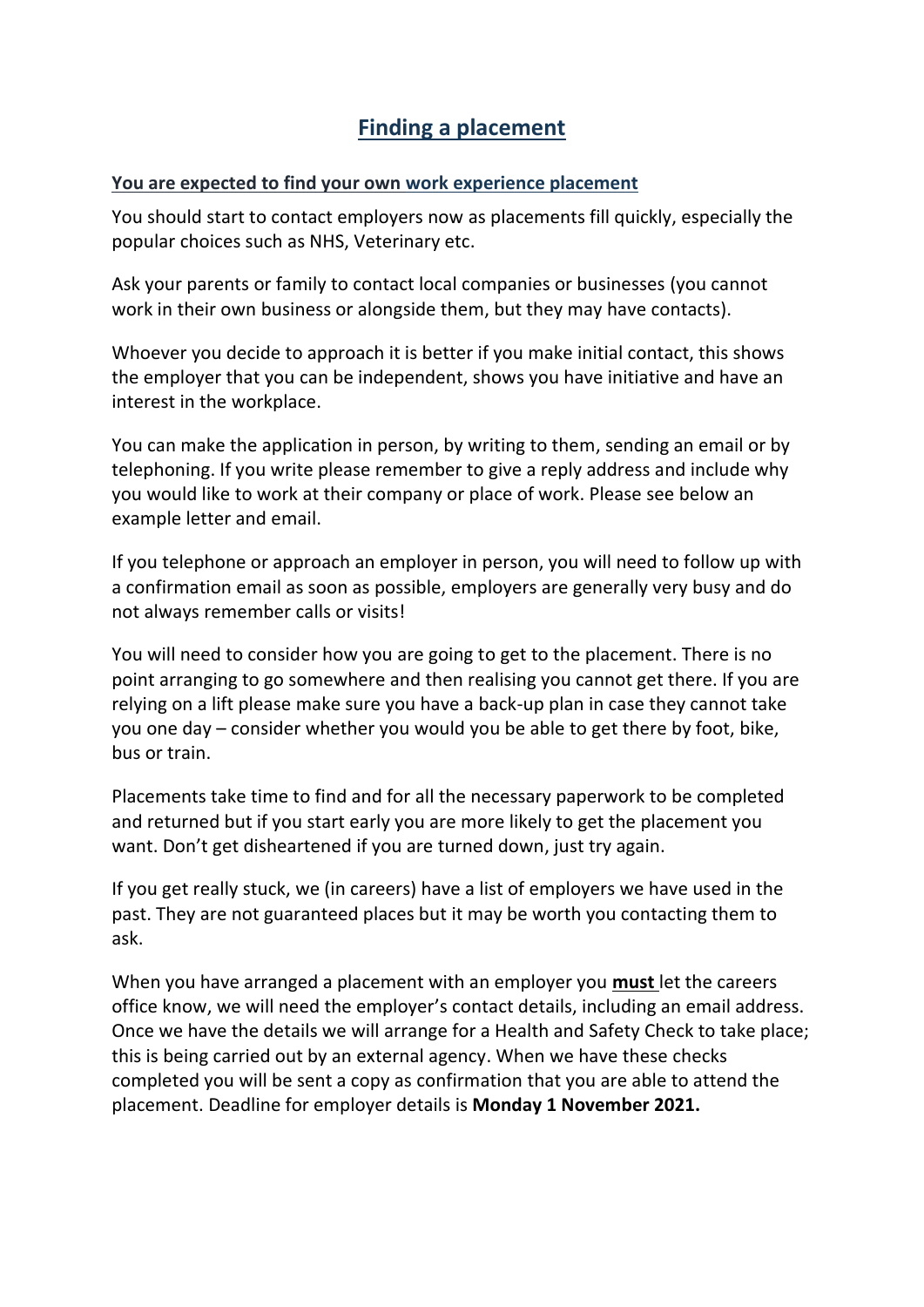## **How to contact a prospective placement**

You can contact an employer:

- $\bullet$  In person
- By letter
- By email
- By phone

If it is a large company and you do not have a contact person it may be best to address your enquiry to the Human Resources department. Alternatively, if it is a small company/business address it to the Manager.

Email is usually the best way to contact anybody as it is quicker and almost guaranteed to reach the person it is intended for. It is easier for an employer to reply to an email. You can generally find an email address on their website.

If you are interested in shop work, it is better for you to visit the shop in person. Remember to make a good first impression!

Contact several companies/businesses, often they do not reply and this gives you several options. Remember don't get disheartened if you are turned down, just keep trying.

#### **Suggested draft for a letter or email for placement request**

For emails when you don't have a direct contact address:

In the subject line start with FAO Human Resources or FAO the Manager.

If you are applying by letter, it can be hand written or typed - your preference. Remember employers are busy people so try to keep letters no longer than one side of A4.

This is your first form of contact to a prospective employer and therefore you will want to make a good impression, remember to check:

- Spelling
- Presentation
- Company/Business name and address
- That you have the correct work experience date (**Monday 13th December – Thursday 16th December 2021).**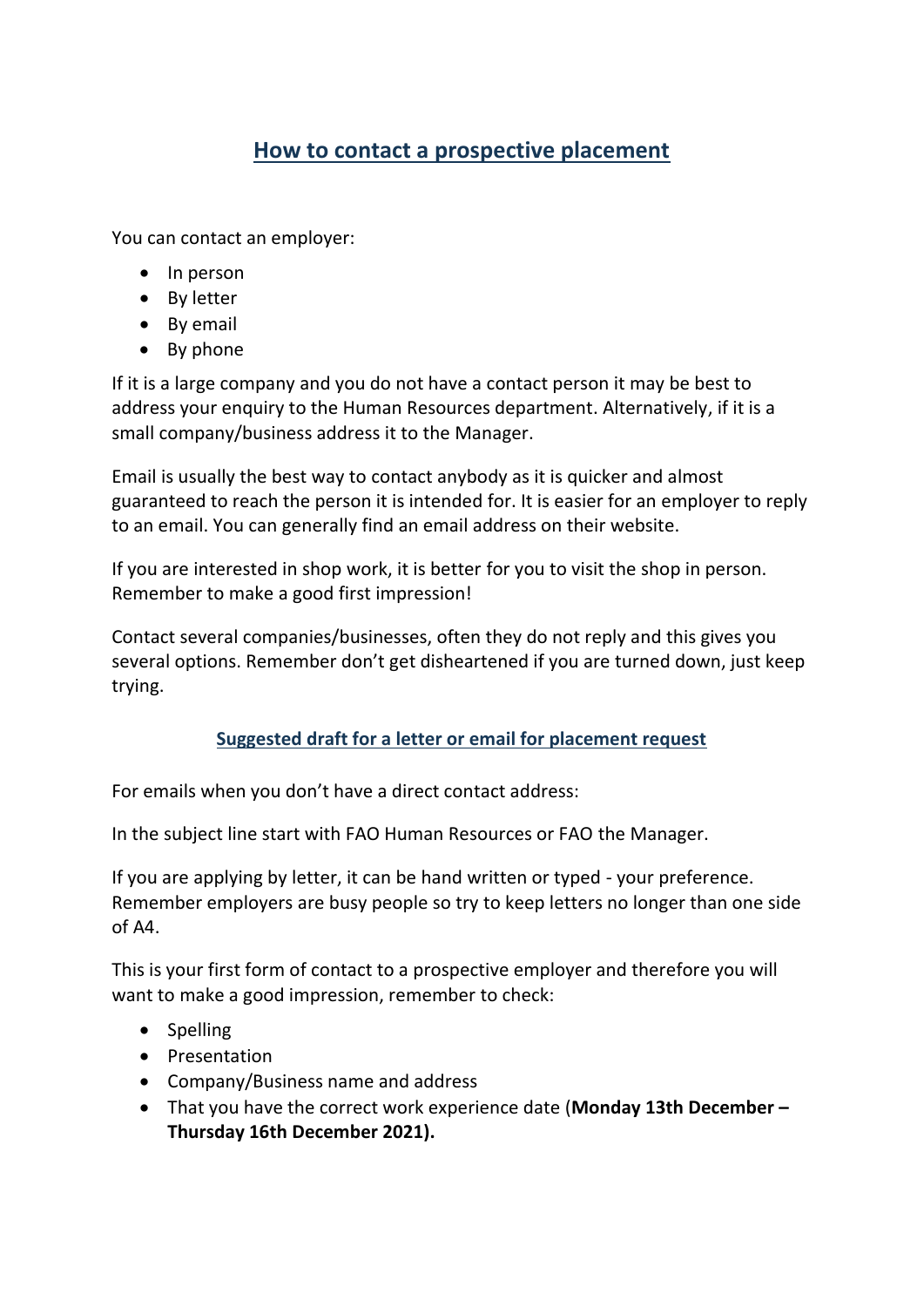### **Guide to writing your letter or email**

Your Name Your Address

Person's Name, HR department or the Manager Name and address of company/business

Dear Sir/Madam (or the person's name if known)

Work Experience

I am a student at South Dartmoor Community College/Atrium Studio School. As part of our curriculum we are asked to do work experience and I wondered whether it would be possible for me to work with your company/organisation (whichever one is correct). The work experience date is Monday 13th December – Thursday 16th December 2021.

Briefly say why you want to work with them and what you hope to gain from the experience

 Possible ideas – (show you have done some research) your company is well known….established……I would like to gain an insight into……..I am hoping to pursue a career in….

Briefly give details of GCSE/A level subjects you are studying – say what subjects you particularly enjoy and why.

Briefly give details of activities or responsibilities you take part in (Duke of Edinburgh etc).

Finally mention any interests you have out of college.

Finish with

Yours faithfully (name not known) Yours sincerely (name known)

Sign your name with your name printed underneath.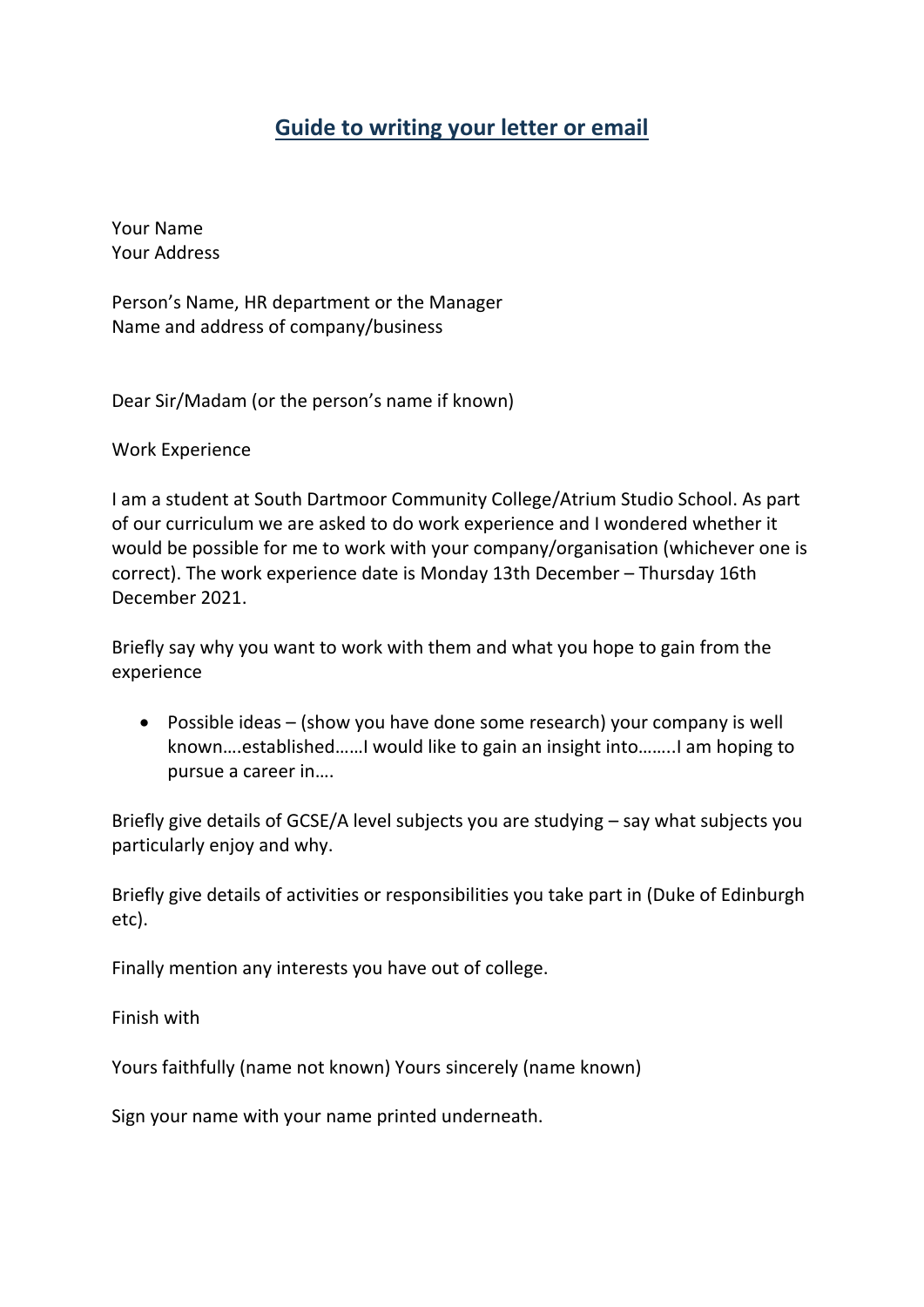## **Do not forget...**

Do not forget to let careers know once you have secured a placement. We will need contact details (company, contact name, email address and telephone number). If we do not receive these details and we are unable to send the necessary legal form to be completed and returned by the employer we will **not** be able to authorise the placement. This paperwork is a legal requirement. If you are not able to come into careers you can send the information to [careers@southdartmoor.devon.sch.uk](mailto:careers@southdartmoor.devon.sch.uk) .

The deadline for this information is **Monday 1 November 2021**.

## **Steps to follow...**

- Parents to complete and return the consent form by the deadline Monday 1 November.
- Contact possible employers arrange work experience.
- Once you have a placement secured, deadline Monday 1 November 21, let careers know.
- Careers South West will then contact the employer to complete a Health and Safety Check.
- Once the Health and Safety Check is returned; careers will e-mail you to confirm the placement can go ahead.
- Monday 13th December to Thursday 16th December 2021 placements commence.